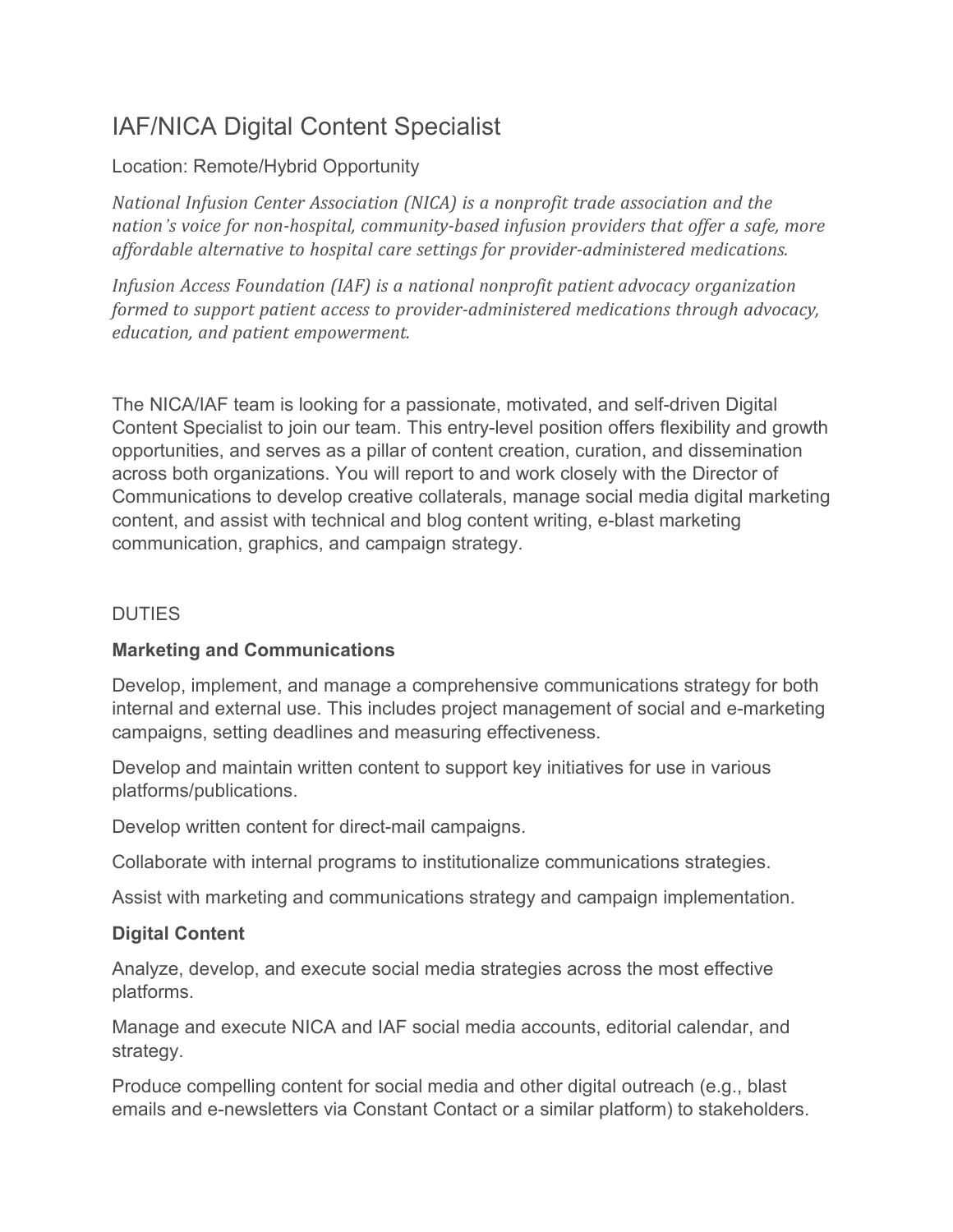Write content for website and strategically develop copy for digital media sources.

Write select contributions for industry and patient relevant articles and blogs (both print and digital).

Assist with recruitment of volunteer industry and patient blog contributors for IAF and NICA.

Oher duties as assigned

#### **REQUIRED QUALIFICATIONS**

Excellent written, oral, and interpersonal communication skills.

Bachelor's degree in Marketing, Communications, Social Work or a related field.

1+ years of professional experience in communications, marketing, PR/media relations, or a related field; or equivalent combination of relevant education and experience.

Strong content and technical writing skills, e-marketing, social media, and web communications skills.

Experience in digital communication strategy, social media management, and storytelling.

Experience in design applications such as Canva or InDesign.

#### **PREFERRED QUALIFICATIONS**

Experience with WordPress

Experience in Canva

Experience with InDesign

Visual literacy experience and knowledge and use of AP style.

Knowledge of and/or experience with nonprofit organizations or public policy.

#### **ORGANIZATIONAL CULTURE**

NICA is a small, tight-knit, hard-working team. You will be a good fit for the team if:

You thrive in a fast- paced, high-demand environment.

You are driven to succeed, both personally and professionally.

You can have fun while getting your work done.

You take pride in your work and will do what it takes to produce top-notch deliverables.

You are a team player who enjoys collaboration yet can successfully work independently.